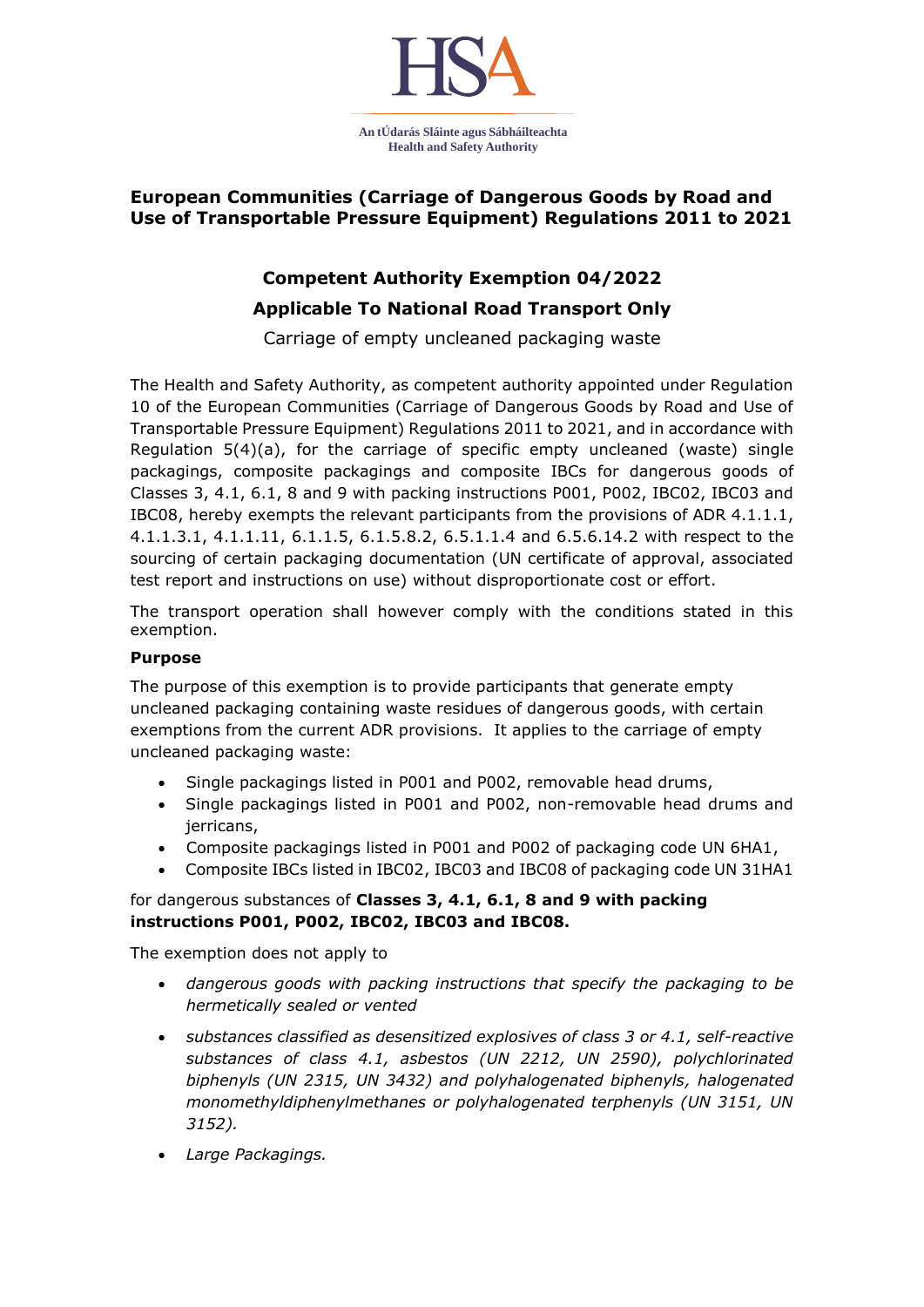Empty uncleaned single packagings with removable heads (drums) and nonremovable heads (drums and jerricans), composite packagings (of packaging code UN 6HA1) and composite IBCs (of packaging code UN 31HA1) which contained substances of Classes 3, 4.1, 6.1, 8 and 9 may be carried under this exemption if in compliance with the following supplementary provisions:

- 1. The consignor or packer shall develop written procedures on alternative packaging closure methods, and shall provide function specific training to all persons performing the alternative packaging procedures.
- 2. The packagings shall be empty, but uncleaned, with minimal residue of free liquid or solids (the hazard associated with the residue persists as adequate measures have not been taken to nullify the hazard).
- 3. The alternative packaging closure methods shall address the requirements for:
	- All packaging original component parts to be used including the packaging closure devices (gaskets and other sealing elements, bungs, lids and clamp bands as appropriate);
	- All removable head drums, with original drum body, shall have the lid clamp band correctly and securely fitted. The clamp band shall be secured closed using a T profile seal / sealing pin. The T-profile seal / sealing pin shall be placed securely into the clamp band sealing slot so as to prevent the lever clasp springing open during handling and transport. If the original T-profile seal or sealing pin are no longer with the drum, a cable tie shall be used provided it is correctly used for the intended purpose;
	- All non-removable head packaging, including composite packagings of packaging code UN 6HA1 and composite IBCs of packaging code UN 31HA1, to be closed and secured with the original closure, secured to an appropriate tightness using a calibrated torque wrench (Appendix 1) so it remains firmly closed and the packaging remains leakproof during the normal conditions of carriage;
	- Damaged packaging and packaging missing original component parts shall not be permitted for transport;
	- Plastic drums and jerricans, and composite IBCs with plastic inner receptacles shall be within 5 years from the date of manufacture or otherwise in accordance with ADR 4.1.1.15;
	- Composite IBCs shall be within time limit interval with regard to the inspections and test specified in ADR 6.5.4.4.1 and 6.5.4.4.2;
	- The IBC pallet base and casing shall not be damaged, and the IBC shall not be damaged to the extent that it would no longer be capable of passing the leakproofness test and internal pressure (hydraulic) test of ADR 6.5.6.7 and 6.5.6.8.
- 4. In all other respects, the transport operations performed in accordance with this exemption will comply with the relevant requirements of ADR.
- 5. A copy of this exemption must accompany the transport documentation, and shall be made available to anyone who has a legitimate interest in the transport operation.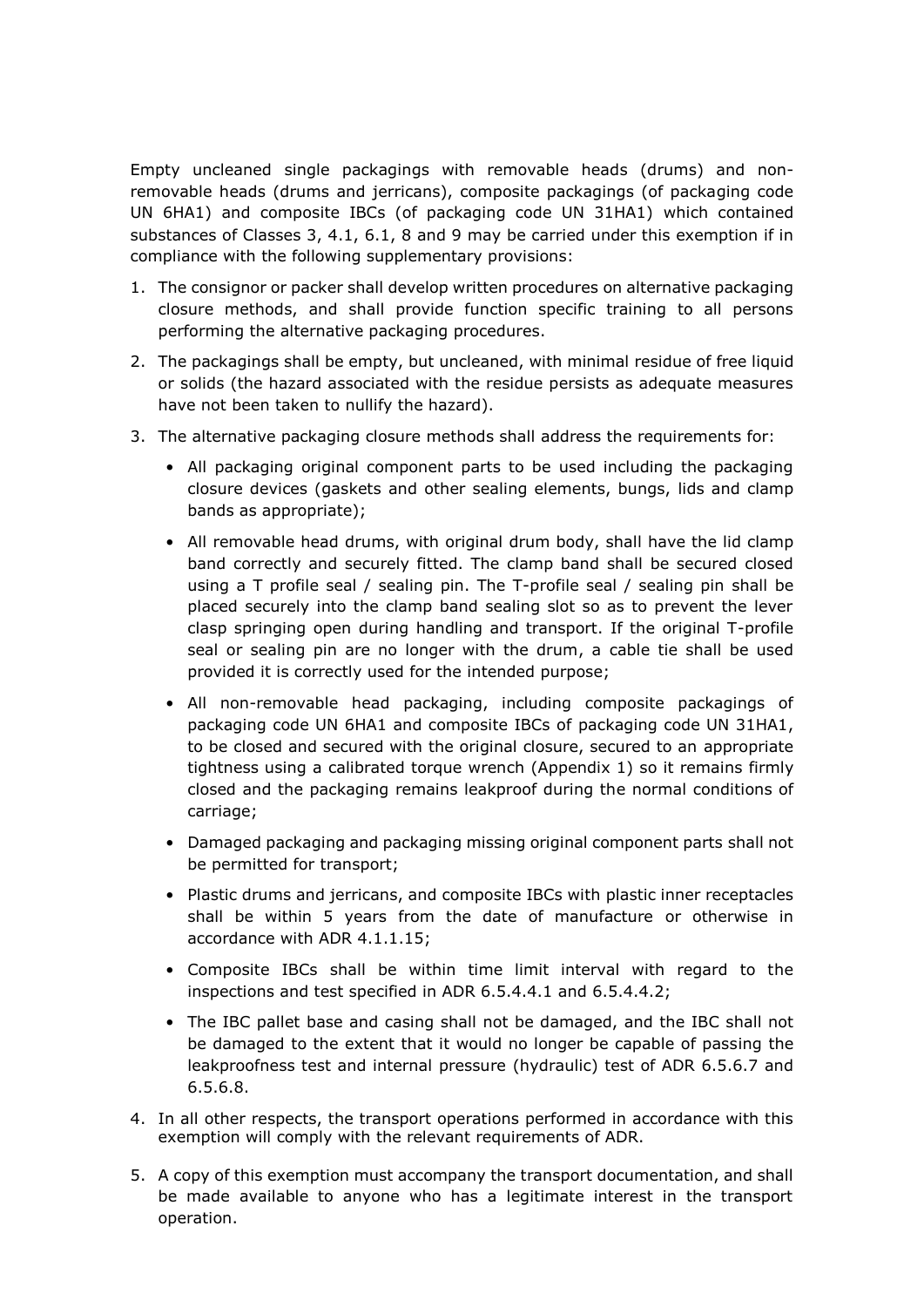6. Any incident or loss of containment of dangerous goods during the transport journey shall be reported immediately by the participant in control of the transport operation to:

Health and Safety Authority The Metropolitan Building James Joyce Street Dublin D01 K0Y8 Email: contactus@hsa.ie

7. The Authority may withdraw this exemption for failure to observe any of these conditions or for any other reason, which the Authority deems sufficient.

This exemption is effective immediately and expires on 30 September 2023.

**Date:** 18 May 2022

 $\delta$  $\mu$ 

\_\_\_\_\_\_\_\_\_\_\_\_\_\_\_\_\_\_\_\_

**Dr Sharon McGuinness Chief Executive Officer Health and Safety Authority**